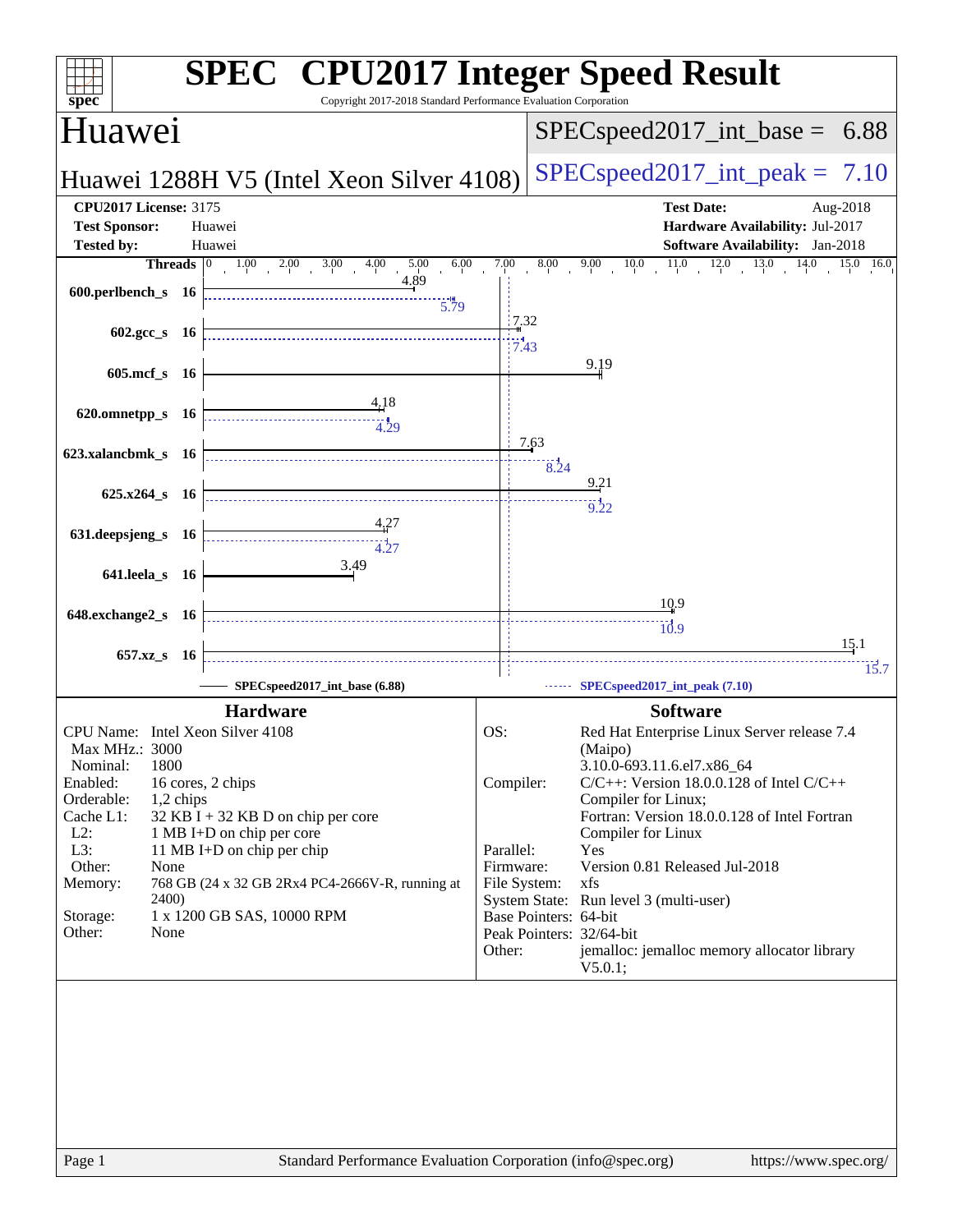

Copyright 2017-2018 Standard Performance Evaluation Corporation

### Huawei

### $SPECspeed2017\_int\_base = 6.88$

Huawei 1288H V5 (Intel Xeon Silver 4108) [SPECspeed2017\\_int\\_peak =](http://www.spec.org/auto/cpu2017/Docs/result-fields.html#SPECspeed2017intpeak)  $7.10$ 

**[CPU2017 License:](http://www.spec.org/auto/cpu2017/Docs/result-fields.html#CPU2017License)** 3175 **[Test Date:](http://www.spec.org/auto/cpu2017/Docs/result-fields.html#TestDate)** Aug-2018 **[Test Sponsor:](http://www.spec.org/auto/cpu2017/Docs/result-fields.html#TestSponsor)** Huawei **[Hardware Availability:](http://www.spec.org/auto/cpu2017/Docs/result-fields.html#HardwareAvailability)** Jul-2017 **[Tested by:](http://www.spec.org/auto/cpu2017/Docs/result-fields.html#Testedby)** Huawei **[Software Availability:](http://www.spec.org/auto/cpu2017/Docs/result-fields.html#SoftwareAvailability)** Jan-2018

### **[Results Table](http://www.spec.org/auto/cpu2017/Docs/result-fields.html#ResultsTable)**

|                                      |                |                |       | <b>Base</b>    |       |                |       | <b>Peak</b>    |                |              |                |              |                |              |
|--------------------------------------|----------------|----------------|-------|----------------|-------|----------------|-------|----------------|----------------|--------------|----------------|--------------|----------------|--------------|
| <b>Benchmark</b>                     | <b>Threads</b> | <b>Seconds</b> | Ratio | <b>Seconds</b> | Ratio | <b>Seconds</b> | Ratio | <b>Threads</b> | <b>Seconds</b> | <b>Ratio</b> | <b>Seconds</b> | <b>Ratio</b> | <b>Seconds</b> | <b>Ratio</b> |
| 600.perlbench s                      | 16             | 364            | 4.88  | 363            | 4.89  | 363            | 4.89  | 16             | 307            | 5.79         | 305            | 5.82         | 309            | 5.74         |
| $602.\text{gcc}\_\text{s}$           | 16             | 541            | 7.36  | 548            | 7.27  | 544            | 7.32  | 16             | 536            | 7.43         | 538            | 7.41         | 536            | 7.43         |
| $605$ .mcf s                         | 16             | 511            | 9.24  | 514            | 9.19  | 514            | 9.19  | 16             | 511            | 9.24         | 514            | 9.19         | 514            | 9.19         |
| 620.omnetpp_s                        | 16             | 390            | 4.19  | <u>390</u>     | 4.18  | 399            | 4.08  | 16             | 380            | 4.29         | 381            | 4.28         | 379            | 4.30         |
| 623.xalancbmk s                      | 16             | 186            | 7.61  | 186            | 7.63  | 185            | 7.65  | 16             | 172            | 8.24         | 172            | 8.25         | 172            | 8.24         |
| 625.x264 s                           | 16             | 191            | 9.21  | 192            | 9.21  | 191            | 9.22  | 16             | 191            | 9.22         | 192            | 9.21         | 191            | 9.22         |
| 631.deepsjeng_s                      | 16             | 335            | 4.27  | 343            | 4.18  | 335            | 4.28  | 16             | 336            | 4.27         | 336            | 4.27         | 336            | 4.27         |
| 641.leela s                          | 16             | 488            | 3.49  | 488            | 3.49  | 489            | 3.49  | 16             | 488            | 3.49         | 488            | 3.49         | 489            | 3.49         |
| 648.exchange2_s                      | 16             | 270            | 10.9  | 269            | 10.9  | 270            | 10.9  | 16             | 270            | 10.9         | 271            | 10.9         | 270            | 10.9         |
| $657.xz$ s                           | 16             | 410            | 15.1  | 409            | 15.1  | 410            | 15.1  | 16             | 395            | 15.6         | 395            | 15.7         | <b>395</b>     | <b>15.7</b>  |
| $SPECspeed2017\_int\_base =$<br>6.88 |                |                |       |                |       |                |       |                |                |              |                |              |                |              |

**[SPECspeed2017\\_int\\_peak =](http://www.spec.org/auto/cpu2017/Docs/result-fields.html#SPECspeed2017intpeak) 7.10**

Results appear in the [order in which they were run.](http://www.spec.org/auto/cpu2017/Docs/result-fields.html#RunOrder) Bold underlined text [indicates a median measurement](http://www.spec.org/auto/cpu2017/Docs/result-fields.html#Median).

### **[Operating System Notes](http://www.spec.org/auto/cpu2017/Docs/result-fields.html#OperatingSystemNotes)**

Stack size set to unlimited using "ulimit -s unlimited"

### **[General Notes](http://www.spec.org/auto/cpu2017/Docs/result-fields.html#GeneralNotes)**

Environment variables set by runcpu before the start of the run: KMP\_AFFINITY = "granularity=fine,scatter" LD\_LIBRARY\_PATH = "/spec2017/lib/ia32:/spec2017/lib/intel64:/spec2017/je5.0.1-32:/spec2017/je5.0.1-64" OMP\_STACKSIZE = "192M"

 Binaries compiled on a system with 1x Intel Core i7-4790 CPU + 32GB RAM memory using Redhat Enterprise Linux 7.4 Transparent Huge Pages enabled by default Prior to runcpu invocation Filesystem page cache synced and cleared with: sync; echo 3> /proc/sys/vm/drop\_caches jemalloc: configured and built at default for 32bit (i686) and 64bit (x86\_64) targets; jemalloc: built with the RedHat Enterprise 7.4, and the system compiler gcc 4.8.5; jemalloc: sources available from jemalloc.net or <https://github.com/jemalloc/jemalloc/releases> Yes: The test sponsor attests, as of date of publication, that CVE-2017-5754 (Meltdown) is mitigated in the system as tested and documented. Yes: The test sponsor attests, as of date of publication, that CVE-2017-5753 (Spectre variant 1) is mitigated in the system as tested and documented. Yes: The test sponsor attests, as of date of publication, that CVE-2017-5715 (Spectre variant 2) is mitigated in the system as tested and documented.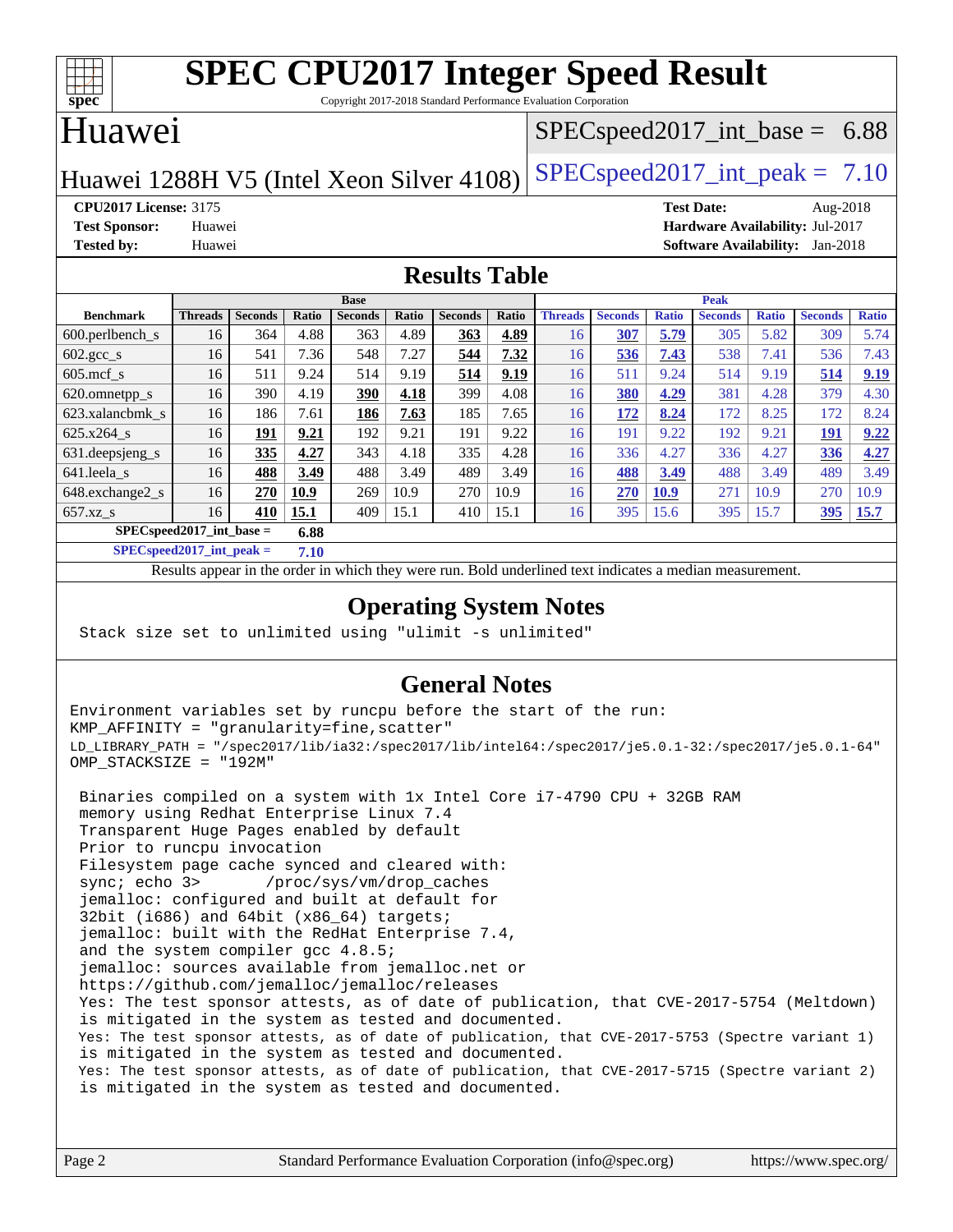| SI<br>ne |  |  |  |  |  |  |  |
|----------|--|--|--|--|--|--|--|

Copyright 2017-2018 Standard Performance Evaluation Corporation

### Huawei

 $SPECspeed2017\_int\_base = 6.88$ 

Huawei 1288H V5 (Intel Xeon Silver 4108) [SPECspeed2017\\_int\\_peak =](http://www.spec.org/auto/cpu2017/Docs/result-fields.html#SPECspeed2017intpeak)  $7.10$ 

**[CPU2017 License:](http://www.spec.org/auto/cpu2017/Docs/result-fields.html#CPU2017License)** 3175 **[Test Date:](http://www.spec.org/auto/cpu2017/Docs/result-fields.html#TestDate)** Aug-2018 **[Test Sponsor:](http://www.spec.org/auto/cpu2017/Docs/result-fields.html#TestSponsor)** Huawei **[Hardware Availability:](http://www.spec.org/auto/cpu2017/Docs/result-fields.html#HardwareAvailability)** Jul-2017 **[Tested by:](http://www.spec.org/auto/cpu2017/Docs/result-fields.html#Testedby)** Huawei **[Software Availability:](http://www.spec.org/auto/cpu2017/Docs/result-fields.html#SoftwareAvailability)** Jan-2018

### **[Platform Notes](http://www.spec.org/auto/cpu2017/Docs/result-fields.html#PlatformNotes)**

Page 3 Standard Performance Evaluation Corporation [\(info@spec.org\)](mailto:info@spec.org) <https://www.spec.org/> BIOS configuration: Power Policy Set to Load Balance Hyper-Threading Set to Disable XPT Prefetch Set to Enabled Sysinfo program /spec2017/bin/sysinfo Rev: r5797 of 2017-06-14 96c45e4568ad54c135fd618bcc091c0f running on localhost.localdomain Thu Aug 2 18:11:36 2018 SUT (System Under Test) info as seen by some common utilities. For more information on this section, see <https://www.spec.org/cpu2017/Docs/config.html#sysinfo> From /proc/cpuinfo model name : Intel(R) Xeon(R) Silver 4108 CPU @ 1.80GHz 2 "physical id"s (chips) 16 "processors" cores, siblings (Caution: counting these is hw and system dependent. The following excerpts from /proc/cpuinfo might not be reliable. Use with caution.) cpu cores : 8 siblings : 8 physical 0: cores 0 1 2 3 4 5 6 7 physical 1: cores 0 1 2 3 4 5 6 7 From lscpu: Architecture: x86\_64 CPU op-mode(s): 32-bit, 64-bit Byte Order: Little Endian  $CPU(s):$  16 On-line CPU(s) list: 0-15 Thread(s) per core: 1 Core(s) per socket: 8 Socket(s): 2 NUMA node(s): 2 Vendor ID: GenuineIntel CPU family: 6 Model: 85 Model name:  $Intel(R)$  Xeon(R) Silver 4108 CPU @ 1.80GHz Stepping: 4 CPU MHz: 1801.000 CPU max MHz: 1801.0000 CPU min MHz: 800.0000 BogoMIPS: 3600.00 Virtualization: VT-x L1d cache: 32K<br>
L1i cache: 32K  $L1i$  cache: L2 cache: 1024K L3 cache: 11264K **(Continued on next page)**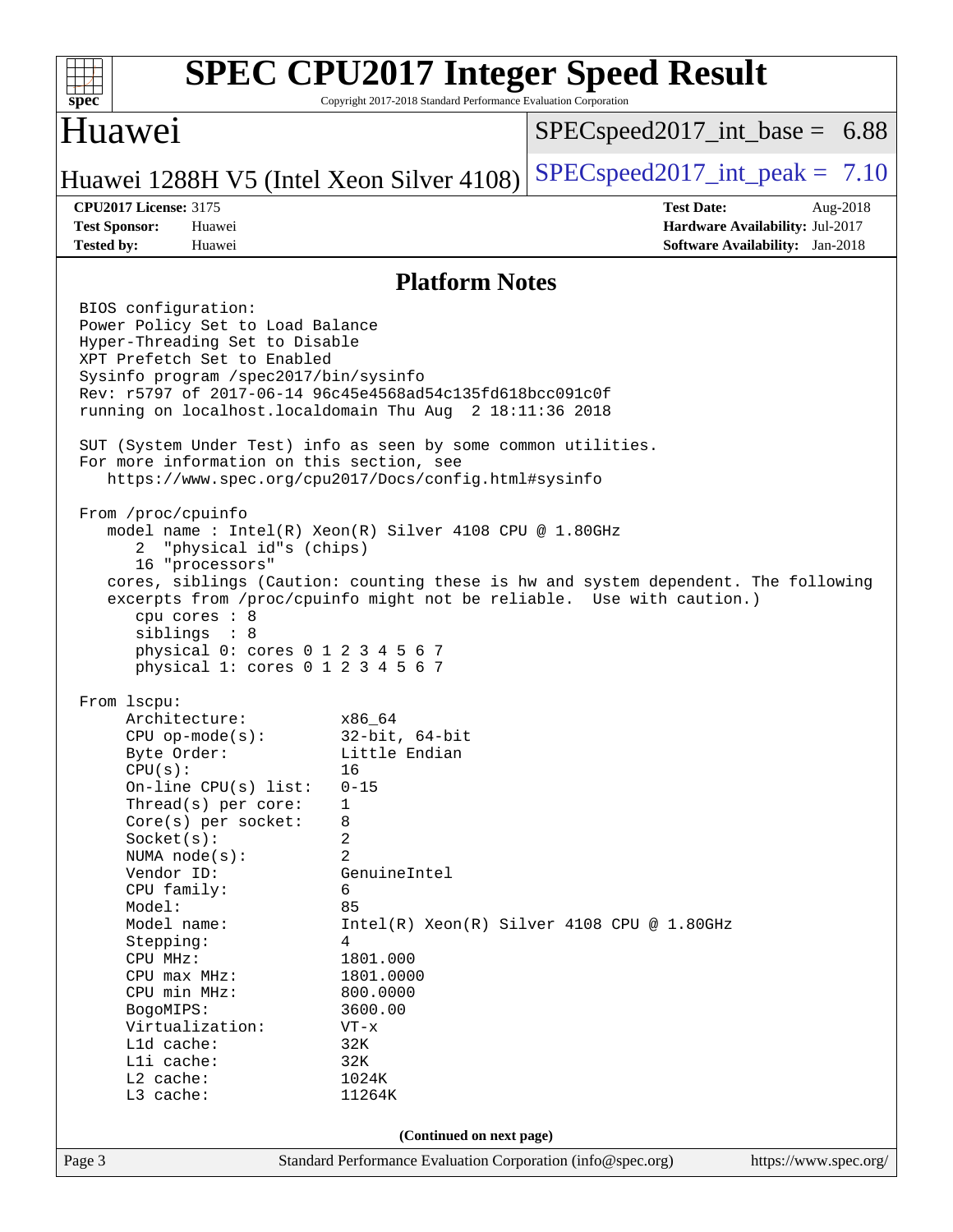| <b>SPEC CPU2017 Integer Speed Result</b><br>spec <sup>®</sup><br>Copyright 2017-2018 Standard Performance Evaluation Corporation                                                                                                                                                                                                                                                                                                                                                                                                                                                                                                                                                                                                                                                                                                                                                                                                                                                                                                                                                                                                                                                                                                                                                                                                                                                                                                                                                                                                                                                                                                                                                      |                                                                                                                               |
|---------------------------------------------------------------------------------------------------------------------------------------------------------------------------------------------------------------------------------------------------------------------------------------------------------------------------------------------------------------------------------------------------------------------------------------------------------------------------------------------------------------------------------------------------------------------------------------------------------------------------------------------------------------------------------------------------------------------------------------------------------------------------------------------------------------------------------------------------------------------------------------------------------------------------------------------------------------------------------------------------------------------------------------------------------------------------------------------------------------------------------------------------------------------------------------------------------------------------------------------------------------------------------------------------------------------------------------------------------------------------------------------------------------------------------------------------------------------------------------------------------------------------------------------------------------------------------------------------------------------------------------------------------------------------------------|-------------------------------------------------------------------------------------------------------------------------------|
| Huawei                                                                                                                                                                                                                                                                                                                                                                                                                                                                                                                                                                                                                                                                                                                                                                                                                                                                                                                                                                                                                                                                                                                                                                                                                                                                                                                                                                                                                                                                                                                                                                                                                                                                                | $SPEC speed2017\_int\_base = 6.88$                                                                                            |
| Huawei 1288H V5 (Intel Xeon Silver 4108)                                                                                                                                                                                                                                                                                                                                                                                                                                                                                                                                                                                                                                                                                                                                                                                                                                                                                                                                                                                                                                                                                                                                                                                                                                                                                                                                                                                                                                                                                                                                                                                                                                              | $SPEC speed2017\_int\_peak = 7.10$                                                                                            |
| <b>CPU2017 License: 3175</b>                                                                                                                                                                                                                                                                                                                                                                                                                                                                                                                                                                                                                                                                                                                                                                                                                                                                                                                                                                                                                                                                                                                                                                                                                                                                                                                                                                                                                                                                                                                                                                                                                                                          | <b>Test Date:</b><br>Aug-2018                                                                                                 |
| <b>Test Sponsor:</b><br>Huawei                                                                                                                                                                                                                                                                                                                                                                                                                                                                                                                                                                                                                                                                                                                                                                                                                                                                                                                                                                                                                                                                                                                                                                                                                                                                                                                                                                                                                                                                                                                                                                                                                                                        | Hardware Availability: Jul-2017                                                                                               |
| <b>Tested by:</b><br>Huawei                                                                                                                                                                                                                                                                                                                                                                                                                                                                                                                                                                                                                                                                                                                                                                                                                                                                                                                                                                                                                                                                                                                                                                                                                                                                                                                                                                                                                                                                                                                                                                                                                                                           | <b>Software Availability:</b> Jan-2018                                                                                        |
| <b>Platform Notes (Continued)</b><br>NUMA node0 CPU(s):<br>$0 - 7$<br>NUMA nodel CPU(s):<br>$8 - 15$<br>Flags:<br>pat pse36 clflush dts acpi mmx fxsr sse sse2 ss ht tm pbe syscall nx pdpe1gb rdtscp<br>lm constant_tsc art arch_perfmon pebs bts rep_good nopl xtopology nonstop_tsc<br>aperfmperf eagerfpu pni pclmulqdq dtes64 ds_cpl vmx smx est tm2 ssse3 fma cx16 xtpr<br>pdcm pcid dca sse4_1 sse4_2 x2apic movbe popcnt tsc_deadline_timer aes xsave avx<br>f16c rdrand lahf_lm abm 3dnowprefetch epb cat_13 cdp_13 invpcid_single intel_pt<br>spec_ctrl ibpb_support tpr_shadow vnmi flexpriority ept vpid fsgsbase tsc_adjust<br>bmil hle avx2 smep bmi2 erms invpcid rtm cqm mpx rdt_a avx512f avx512dq rdseed adx<br>smap clflushopt clwb avx512cd avx512bw avx512vl xsaveopt xsavec xgetbvl cqm_llc<br>cqm_occup_llc cqm_mbm_total cqm_mbm_local dtherm ida arat pln pts<br>/proc/cpuinfo cache data<br>cache size : $11264$ KB<br>From numactl --hardware<br>physical chip.<br>$available: 2 nodes (0-1)$<br>node 0 cpus: 0 1 2 3 4 5 6 7<br>node 0 size: 391349 MB<br>node 0 free: 382205 MB<br>node 1 cpus: 8 9 10 11 12 13 14 15<br>node 1 size: 393216 MB<br>node 1 free: 384377 MB<br>node distances:<br>node<br>U<br>ı<br>0:<br>10<br>21<br>1:<br>21<br>10<br>From /proc/meminfo<br>MemTotal:<br>790512260 kB<br>HugePages_Total:<br>$\Omega$<br>Hugepagesize:<br>2048 kB<br>From /etc/*release* /etc/*version*<br>os-release:<br>NAME="Red Hat Enterprise Linux Server"<br>VERSION="7.4 (Maipo)"<br>$ID="rhe1"$<br>ID_LIKE="fedora"<br>VARIANT="Server"<br>VARIANT_ID="server"<br>VERSION_ID="7.4"<br>PRETTY_NAME="Red Hat Enterprise Linux Server 7.4 (Maipo)" | fpu vme de pse tsc msr pae mce cx8 apic sep mtrr pge mca cmov<br>WARNING: a numactl 'node' might or might not correspond to a |
| redhat-release: Red Hat Enterprise Linux Server release 7.4 (Maipo)                                                                                                                                                                                                                                                                                                                                                                                                                                                                                                                                                                                                                                                                                                                                                                                                                                                                                                                                                                                                                                                                                                                                                                                                                                                                                                                                                                                                                                                                                                                                                                                                                   |                                                                                                                               |
| system-release: Red Hat Enterprise Linux Server release 7.4 (Maipo)                                                                                                                                                                                                                                                                                                                                                                                                                                                                                                                                                                                                                                                                                                                                                                                                                                                                                                                                                                                                                                                                                                                                                                                                                                                                                                                                                                                                                                                                                                                                                                                                                   |                                                                                                                               |
| (Continued on next page)                                                                                                                                                                                                                                                                                                                                                                                                                                                                                                                                                                                                                                                                                                                                                                                                                                                                                                                                                                                                                                                                                                                                                                                                                                                                                                                                                                                                                                                                                                                                                                                                                                                              |                                                                                                                               |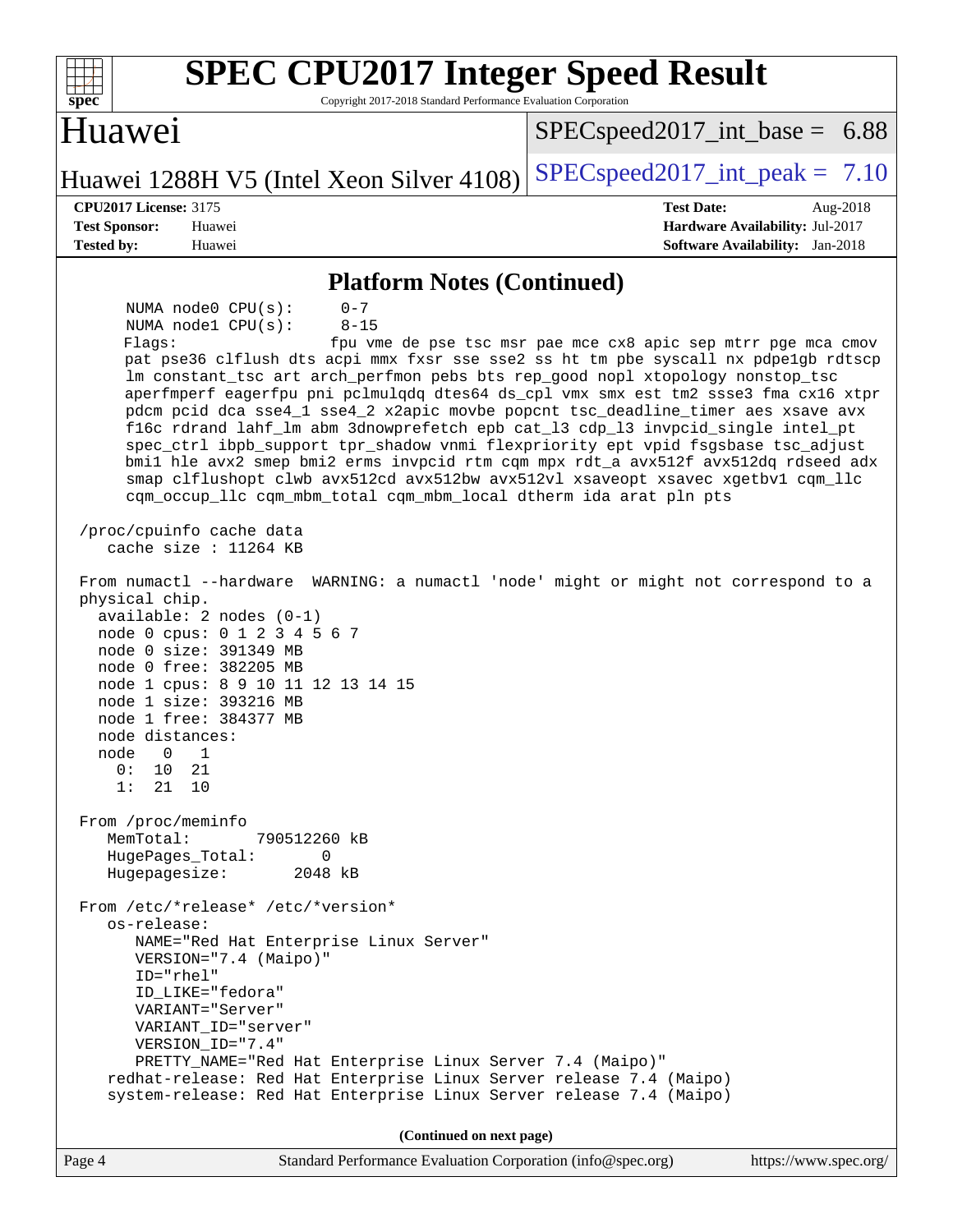| <b>SPEC CPU2017 Integer Speed Result</b>                                                                                                                                                                                                                                                                                                                                            |                                        |
|-------------------------------------------------------------------------------------------------------------------------------------------------------------------------------------------------------------------------------------------------------------------------------------------------------------------------------------------------------------------------------------|----------------------------------------|
| spec <sup>®</sup><br>Copyright 2017-2018 Standard Performance Evaluation Corporation                                                                                                                                                                                                                                                                                                |                                        |
| Huawei                                                                                                                                                                                                                                                                                                                                                                              | $SPEC speed2017\_int\_base = 6.88$     |
| Huawei 1288H V5 (Intel Xeon Silver 4108)                                                                                                                                                                                                                                                                                                                                            | $SPEC speed2017\_int\_peak = 7.10$     |
| <b>CPU2017 License: 3175</b>                                                                                                                                                                                                                                                                                                                                                        | <b>Test Date:</b><br>Aug-2018          |
| <b>Test Sponsor:</b><br>Huawei                                                                                                                                                                                                                                                                                                                                                      | Hardware Availability: Jul-2017        |
| <b>Tested by:</b><br>Huawei                                                                                                                                                                                                                                                                                                                                                         | <b>Software Availability:</b> Jan-2018 |
| <b>Platform Notes (Continued)</b>                                                                                                                                                                                                                                                                                                                                                   |                                        |
| system-release-cpe: cpe:/o:redhat:enterprise_linux:7.4:ga:server                                                                                                                                                                                                                                                                                                                    |                                        |
| uname $-a$ :<br>Linux localhost.localdomain 3.10.0-693.11.6.el7.x86_64 #1 SMP Thu Dec 28 14:23:39 EST<br>2017 x86_64 x86_64 x86_64 GNU/Linux                                                                                                                                                                                                                                        |                                        |
| run-level 3 Aug 2 18:07                                                                                                                                                                                                                                                                                                                                                             |                                        |
| SPEC is set to: /spec2017<br>Type Size Used Avail Use% Mounted on<br>Filesystem<br>/dev/sda2<br>xfs<br>781G 115G 667G 15% /                                                                                                                                                                                                                                                         |                                        |
| Additional information from dmidecode follows. WARNING: Use caution when you interpret<br>this section. The 'dmidecode' program reads system data which is "intended to allow<br>hardware to be accurately determined", but the intent may not be met, as there are<br>frequent changes to hardware, firmware, and the "DMTF SMBIOS" standard.<br>BIOS INSYDE Corp. 0.81 07/02/2018 |                                        |
| Memory:<br>24x Samsung M393A4K40BB2-CTD 32 GB 2 rank 2666, configured at 2400                                                                                                                                                                                                                                                                                                       |                                        |
| (End of data from sysinfo program)                                                                                                                                                                                                                                                                                                                                                  |                                        |
| <b>Compiler Version Notes</b>                                                                                                                                                                                                                                                                                                                                                       |                                        |
| 600.perlbench_s(base) 602.gcc_s(base) 605.mcf_s(base) 625.x264_s(base,<br>CC<br>peak) 657.xz_s(base)                                                                                                                                                                                                                                                                                |                                        |
| icc (ICC) 18.0.0 20170811<br>Copyright (C) 1985-2017 Intel Corporation. All rights reserved.                                                                                                                                                                                                                                                                                        |                                        |
| 600.perlbench_s(peak) 602.gcc_s(peak) 605.mcf_s(peak) 657.xz_s(peak)<br>CC                                                                                                                                                                                                                                                                                                          |                                        |
| icc (ICC) 18.0.0 20170811                                                                                                                                                                                                                                                                                                                                                           |                                        |

Copyright (C) 1985-2017 Intel Corporation. All rights reserved. ------------------------------------------------------------------------------

============================================================================== CXXC 620.omnetpp\_s(base) 623.xalancbmk\_s(base) 631.deepsjeng\_s(base) 641.leela\_s(base)

----------------------------------------------------------------------------- icpc (ICC) 18.0.0 20170811 Copyright (C) 1985-2017 Intel Corporation. All rights reserved. ------------------------------------------------------------------------------

**(Continued on next page)**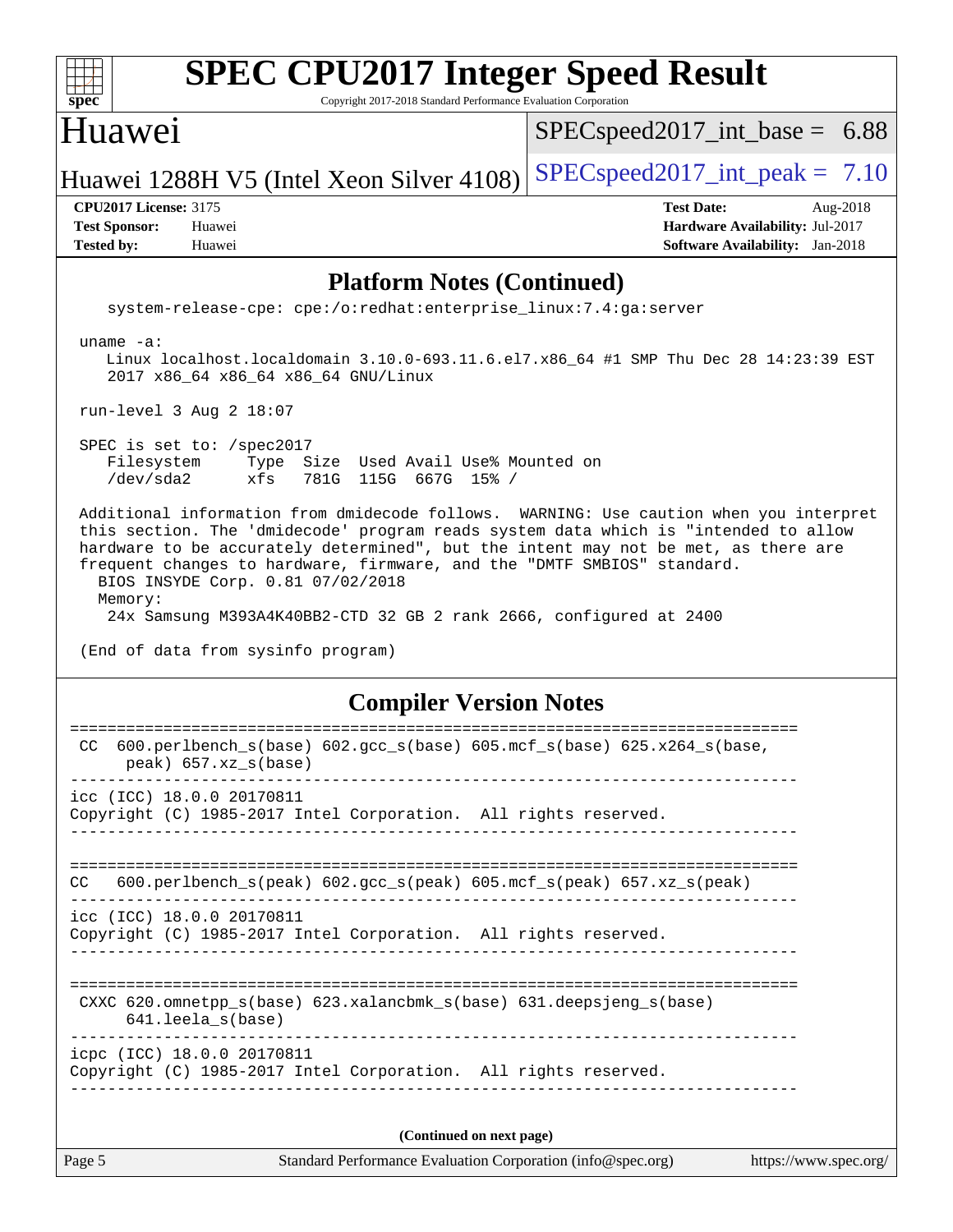| s<br>e<br>Е<br>z |  |  |  |  |  |  |
|------------------|--|--|--|--|--|--|

Copyright 2017-2018 Standard Performance Evaluation Corporation

## Huawei

 $SPEC speed2017\_int\_base = 6.88$ 

Huawei 1288H V5 (Intel Xeon Silver  $4108$ ) [SPECspeed2017\\_int\\_peak =](http://www.spec.org/auto/cpu2017/Docs/result-fields.html#SPECspeed2017intpeak) 7.10

**[CPU2017 License:](http://www.spec.org/auto/cpu2017/Docs/result-fields.html#CPU2017License)** 3175 **[Test Date:](http://www.spec.org/auto/cpu2017/Docs/result-fields.html#TestDate)** Aug-2018 **[Test Sponsor:](http://www.spec.org/auto/cpu2017/Docs/result-fields.html#TestSponsor)** Huawei **[Hardware Availability:](http://www.spec.org/auto/cpu2017/Docs/result-fields.html#HardwareAvailability)** Jul-2017 **[Tested by:](http://www.spec.org/auto/cpu2017/Docs/result-fields.html#Testedby)** Huawei **[Software Availability:](http://www.spec.org/auto/cpu2017/Docs/result-fields.html#SoftwareAvailability)** Jan-2018

### **[Compiler Version Notes \(Continued\)](http://www.spec.org/auto/cpu2017/Docs/result-fields.html#CompilerVersionNotes)**

| CXXC 620.omnetpp $s(\text{peak})$ 623.xalancbmk $s(\text{peak})$ 631.deepsjeng $s(\text{peak})$<br>$641.$ leela $s$ (peak) |
|----------------------------------------------------------------------------------------------------------------------------|
| icpc (ICC) 18.0.0 20170811<br>Copyright (C) 1985-2017 Intel Corporation. All rights reserved.                              |
| FC 648.exchange2 s(base, peak)                                                                                             |
| ifort (IFORT) 18.0.0 20170811<br>Copyright (C) 1985-2017 Intel Corporation. All rights reserved.                           |

------------------------------------------------------------------------------

### **[Base Compiler Invocation](http://www.spec.org/auto/cpu2017/Docs/result-fields.html#BaseCompilerInvocation)**

[C benchmarks](http://www.spec.org/auto/cpu2017/Docs/result-fields.html#Cbenchmarks): [icc](http://www.spec.org/cpu2017/results/res2018q3/cpu2017-20180808-08207.flags.html#user_CCbase_intel_icc_18.0_66fc1ee009f7361af1fbd72ca7dcefbb700085f36577c54f309893dd4ec40d12360134090235512931783d35fd58c0460139e722d5067c5574d8eaf2b3e37e92)

[C++ benchmarks:](http://www.spec.org/auto/cpu2017/Docs/result-fields.html#CXXbenchmarks) [icpc](http://www.spec.org/cpu2017/results/res2018q3/cpu2017-20180808-08207.flags.html#user_CXXbase_intel_icpc_18.0_c510b6838c7f56d33e37e94d029a35b4a7bccf4766a728ee175e80a419847e808290a9b78be685c44ab727ea267ec2f070ec5dc83b407c0218cded6866a35d07)

[Fortran benchmarks](http://www.spec.org/auto/cpu2017/Docs/result-fields.html#Fortranbenchmarks): [ifort](http://www.spec.org/cpu2017/results/res2018q3/cpu2017-20180808-08207.flags.html#user_FCbase_intel_ifort_18.0_8111460550e3ca792625aed983ce982f94888b8b503583aa7ba2b8303487b4d8a21a13e7191a45c5fd58ff318f48f9492884d4413fa793fd88dd292cad7027ca)

### **[Base Portability Flags](http://www.spec.org/auto/cpu2017/Docs/result-fields.html#BasePortabilityFlags)**

 600.perlbench\_s: [-DSPEC\\_LP64](http://www.spec.org/cpu2017/results/res2018q3/cpu2017-20180808-08207.flags.html#b600.perlbench_s_basePORTABILITY_DSPEC_LP64) [-DSPEC\\_LINUX\\_X64](http://www.spec.org/cpu2017/results/res2018q3/cpu2017-20180808-08207.flags.html#b600.perlbench_s_baseCPORTABILITY_DSPEC_LINUX_X64) 602.gcc\_s: [-DSPEC\\_LP64](http://www.spec.org/cpu2017/results/res2018q3/cpu2017-20180808-08207.flags.html#suite_basePORTABILITY602_gcc_s_DSPEC_LP64) 605.mcf\_s: [-DSPEC\\_LP64](http://www.spec.org/cpu2017/results/res2018q3/cpu2017-20180808-08207.flags.html#suite_basePORTABILITY605_mcf_s_DSPEC_LP64) 620.omnetpp\_s: [-DSPEC\\_LP64](http://www.spec.org/cpu2017/results/res2018q3/cpu2017-20180808-08207.flags.html#suite_basePORTABILITY620_omnetpp_s_DSPEC_LP64) 623.xalancbmk\_s: [-DSPEC\\_LP64](http://www.spec.org/cpu2017/results/res2018q3/cpu2017-20180808-08207.flags.html#suite_basePORTABILITY623_xalancbmk_s_DSPEC_LP64) [-DSPEC\\_LINUX](http://www.spec.org/cpu2017/results/res2018q3/cpu2017-20180808-08207.flags.html#b623.xalancbmk_s_baseCXXPORTABILITY_DSPEC_LINUX) 625.x264\_s: [-DSPEC\\_LP64](http://www.spec.org/cpu2017/results/res2018q3/cpu2017-20180808-08207.flags.html#suite_basePORTABILITY625_x264_s_DSPEC_LP64) 631.deepsjeng\_s: [-DSPEC\\_LP64](http://www.spec.org/cpu2017/results/res2018q3/cpu2017-20180808-08207.flags.html#suite_basePORTABILITY631_deepsjeng_s_DSPEC_LP64) 641.leela\_s: [-DSPEC\\_LP64](http://www.spec.org/cpu2017/results/res2018q3/cpu2017-20180808-08207.flags.html#suite_basePORTABILITY641_leela_s_DSPEC_LP64) 648.exchange2\_s: [-DSPEC\\_LP64](http://www.spec.org/cpu2017/results/res2018q3/cpu2017-20180808-08207.flags.html#suite_basePORTABILITY648_exchange2_s_DSPEC_LP64) 657.xz\_s: [-DSPEC\\_LP64](http://www.spec.org/cpu2017/results/res2018q3/cpu2017-20180808-08207.flags.html#suite_basePORTABILITY657_xz_s_DSPEC_LP64)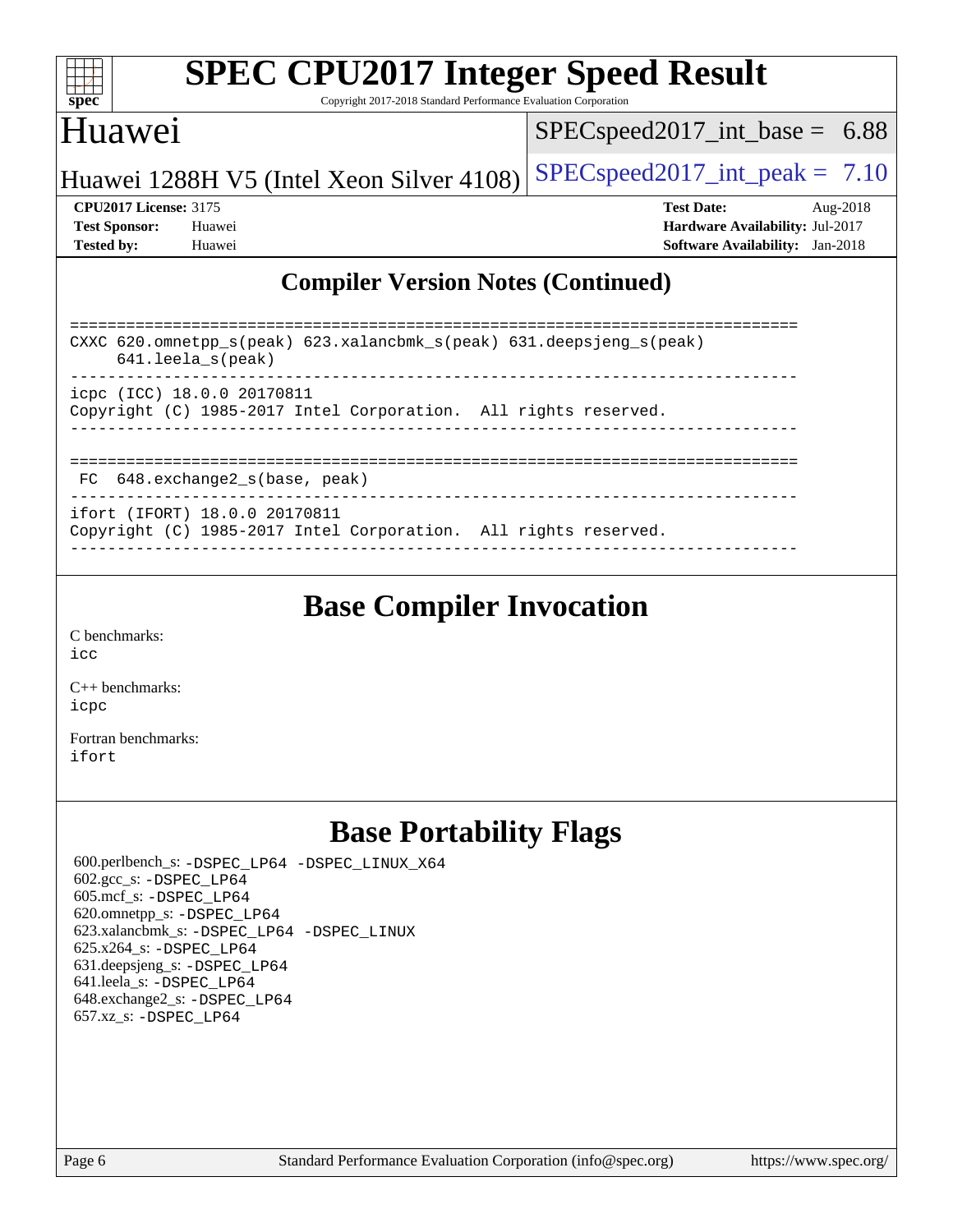| s<br>e<br>Е |  |  |  |  |  |  |  |
|-------------|--|--|--|--|--|--|--|

Copyright 2017-2018 Standard Performance Evaluation Corporation

## Huawei

 $SPECspeed2017\_int\_base = 6.88$ 

Huawei 1288H V5 (Intel Xeon Silver 4108) [SPECspeed2017\\_int\\_peak =](http://www.spec.org/auto/cpu2017/Docs/result-fields.html#SPECspeed2017intpeak)  $7.10$ 

**[CPU2017 License:](http://www.spec.org/auto/cpu2017/Docs/result-fields.html#CPU2017License)** 3175 **[Test Date:](http://www.spec.org/auto/cpu2017/Docs/result-fields.html#TestDate)** Aug-2018 **[Test Sponsor:](http://www.spec.org/auto/cpu2017/Docs/result-fields.html#TestSponsor)** Huawei **[Hardware Availability:](http://www.spec.org/auto/cpu2017/Docs/result-fields.html#HardwareAvailability)** Jul-2017 **[Tested by:](http://www.spec.org/auto/cpu2017/Docs/result-fields.html#Testedby)** Huawei **[Software Availability:](http://www.spec.org/auto/cpu2017/Docs/result-fields.html#SoftwareAvailability)** Jan-2018

## **[Base Optimization Flags](http://www.spec.org/auto/cpu2017/Docs/result-fields.html#BaseOptimizationFlags)**

### [C benchmarks](http://www.spec.org/auto/cpu2017/Docs/result-fields.html#Cbenchmarks):

[-Wl,-z,muldefs](http://www.spec.org/cpu2017/results/res2018q3/cpu2017-20180808-08207.flags.html#user_CCbase_link_force_multiple1_b4cbdb97b34bdee9ceefcfe54f4c8ea74255f0b02a4b23e853cdb0e18eb4525ac79b5a88067c842dd0ee6996c24547a27a4b99331201badda8798ef8a743f577) [-xCORE-AVX2](http://www.spec.org/cpu2017/results/res2018q3/cpu2017-20180808-08207.flags.html#user_CCbase_f-xCORE-AVX2) [-ipo](http://www.spec.org/cpu2017/results/res2018q3/cpu2017-20180808-08207.flags.html#user_CCbase_f-ipo) [-O3](http://www.spec.org/cpu2017/results/res2018q3/cpu2017-20180808-08207.flags.html#user_CCbase_f-O3) [-no-prec-div](http://www.spec.org/cpu2017/results/res2018q3/cpu2017-20180808-08207.flags.html#user_CCbase_f-no-prec-div) [-qopt-mem-layout-trans=3](http://www.spec.org/cpu2017/results/res2018q3/cpu2017-20180808-08207.flags.html#user_CCbase_f-qopt-mem-layout-trans_de80db37974c74b1f0e20d883f0b675c88c3b01e9d123adea9b28688d64333345fb62bc4a798493513fdb68f60282f9a726aa07f478b2f7113531aecce732043) [-qopenmp](http://www.spec.org/cpu2017/results/res2018q3/cpu2017-20180808-08207.flags.html#user_CCbase_qopenmp_16be0c44f24f464004c6784a7acb94aca937f053568ce72f94b139a11c7c168634a55f6653758ddd83bcf7b8463e8028bb0b48b77bcddc6b78d5d95bb1df2967) [-DSPEC\\_OPENMP](http://www.spec.org/cpu2017/results/res2018q3/cpu2017-20180808-08207.flags.html#suite_CCbase_DSPEC_OPENMP) [-L/usr/local/je5.0.1-64/lib](http://www.spec.org/cpu2017/results/res2018q3/cpu2017-20180808-08207.flags.html#user_CCbase_jemalloc_link_path64_4b10a636b7bce113509b17f3bd0d6226c5fb2346b9178c2d0232c14f04ab830f976640479e5c33dc2bcbbdad86ecfb6634cbbd4418746f06f368b512fced5394) [-ljemalloc](http://www.spec.org/cpu2017/results/res2018q3/cpu2017-20180808-08207.flags.html#user_CCbase_jemalloc_link_lib_d1249b907c500fa1c0672f44f562e3d0f79738ae9e3c4a9c376d49f265a04b9c99b167ecedbf6711b3085be911c67ff61f150a17b3472be731631ba4d0471706)

[C++ benchmarks](http://www.spec.org/auto/cpu2017/Docs/result-fields.html#CXXbenchmarks):

[-Wl,-z,muldefs](http://www.spec.org/cpu2017/results/res2018q3/cpu2017-20180808-08207.flags.html#user_CXXbase_link_force_multiple1_b4cbdb97b34bdee9ceefcfe54f4c8ea74255f0b02a4b23e853cdb0e18eb4525ac79b5a88067c842dd0ee6996c24547a27a4b99331201badda8798ef8a743f577) [-xCORE-AVX2](http://www.spec.org/cpu2017/results/res2018q3/cpu2017-20180808-08207.flags.html#user_CXXbase_f-xCORE-AVX2) [-ipo](http://www.spec.org/cpu2017/results/res2018q3/cpu2017-20180808-08207.flags.html#user_CXXbase_f-ipo) [-O3](http://www.spec.org/cpu2017/results/res2018q3/cpu2017-20180808-08207.flags.html#user_CXXbase_f-O3) [-no-prec-div](http://www.spec.org/cpu2017/results/res2018q3/cpu2017-20180808-08207.flags.html#user_CXXbase_f-no-prec-div) [-qopt-mem-layout-trans=3](http://www.spec.org/cpu2017/results/res2018q3/cpu2017-20180808-08207.flags.html#user_CXXbase_f-qopt-mem-layout-trans_de80db37974c74b1f0e20d883f0b675c88c3b01e9d123adea9b28688d64333345fb62bc4a798493513fdb68f60282f9a726aa07f478b2f7113531aecce732043) [-L/usr/local/je5.0.1-64/lib](http://www.spec.org/cpu2017/results/res2018q3/cpu2017-20180808-08207.flags.html#user_CXXbase_jemalloc_link_path64_4b10a636b7bce113509b17f3bd0d6226c5fb2346b9178c2d0232c14f04ab830f976640479e5c33dc2bcbbdad86ecfb6634cbbd4418746f06f368b512fced5394) [-ljemalloc](http://www.spec.org/cpu2017/results/res2018q3/cpu2017-20180808-08207.flags.html#user_CXXbase_jemalloc_link_lib_d1249b907c500fa1c0672f44f562e3d0f79738ae9e3c4a9c376d49f265a04b9c99b167ecedbf6711b3085be911c67ff61f150a17b3472be731631ba4d0471706)

[Fortran benchmarks:](http://www.spec.org/auto/cpu2017/Docs/result-fields.html#Fortranbenchmarks)

[-Wl,-z,muldefs](http://www.spec.org/cpu2017/results/res2018q3/cpu2017-20180808-08207.flags.html#user_FCbase_link_force_multiple1_b4cbdb97b34bdee9ceefcfe54f4c8ea74255f0b02a4b23e853cdb0e18eb4525ac79b5a88067c842dd0ee6996c24547a27a4b99331201badda8798ef8a743f577) [-xCORE-AVX2](http://www.spec.org/cpu2017/results/res2018q3/cpu2017-20180808-08207.flags.html#user_FCbase_f-xCORE-AVX2) [-ipo](http://www.spec.org/cpu2017/results/res2018q3/cpu2017-20180808-08207.flags.html#user_FCbase_f-ipo) [-O3](http://www.spec.org/cpu2017/results/res2018q3/cpu2017-20180808-08207.flags.html#user_FCbase_f-O3) [-no-prec-div](http://www.spec.org/cpu2017/results/res2018q3/cpu2017-20180808-08207.flags.html#user_FCbase_f-no-prec-div) [-qopt-mem-layout-trans=3](http://www.spec.org/cpu2017/results/res2018q3/cpu2017-20180808-08207.flags.html#user_FCbase_f-qopt-mem-layout-trans_de80db37974c74b1f0e20d883f0b675c88c3b01e9d123adea9b28688d64333345fb62bc4a798493513fdb68f60282f9a726aa07f478b2f7113531aecce732043) [-nostandard-realloc-lhs](http://www.spec.org/cpu2017/results/res2018q3/cpu2017-20180808-08207.flags.html#user_FCbase_f_2003_std_realloc_82b4557e90729c0f113870c07e44d33d6f5a304b4f63d4c15d2d0f1fab99f5daaed73bdb9275d9ae411527f28b936061aa8b9c8f2d63842963b95c9dd6426b8a) [-align array32byte](http://www.spec.org/cpu2017/results/res2018q3/cpu2017-20180808-08207.flags.html#user_FCbase_align_array32byte_b982fe038af199962ba9a80c053b8342c548c85b40b8e86eb3cc33dee0d7986a4af373ac2d51c3f7cf710a18d62fdce2948f201cd044323541f22fc0fffc51b6) [-L/usr/local/je5.0.1-64/lib](http://www.spec.org/cpu2017/results/res2018q3/cpu2017-20180808-08207.flags.html#user_FCbase_jemalloc_link_path64_4b10a636b7bce113509b17f3bd0d6226c5fb2346b9178c2d0232c14f04ab830f976640479e5c33dc2bcbbdad86ecfb6634cbbd4418746f06f368b512fced5394) [-ljemalloc](http://www.spec.org/cpu2017/results/res2018q3/cpu2017-20180808-08207.flags.html#user_FCbase_jemalloc_link_lib_d1249b907c500fa1c0672f44f562e3d0f79738ae9e3c4a9c376d49f265a04b9c99b167ecedbf6711b3085be911c67ff61f150a17b3472be731631ba4d0471706)

## **[Base Other Flags](http://www.spec.org/auto/cpu2017/Docs/result-fields.html#BaseOtherFlags)**

[C benchmarks](http://www.spec.org/auto/cpu2017/Docs/result-fields.html#Cbenchmarks):  $-m64$   $-std=cl1$ 

[C++ benchmarks:](http://www.spec.org/auto/cpu2017/Docs/result-fields.html#CXXbenchmarks)  $-m64$ 

[Fortran benchmarks](http://www.spec.org/auto/cpu2017/Docs/result-fields.html#Fortranbenchmarks): [-m64](http://www.spec.org/cpu2017/results/res2018q3/cpu2017-20180808-08207.flags.html#user_FCbase_intel_intel64_18.0_af43caccfc8ded86e7699f2159af6efc7655f51387b94da716254467f3c01020a5059329e2569e4053f409e7c9202a7efc638f7a6d1ffb3f52dea4a3e31d82ab)

### **[Peak Compiler Invocation](http://www.spec.org/auto/cpu2017/Docs/result-fields.html#PeakCompilerInvocation)**

[C benchmarks](http://www.spec.org/auto/cpu2017/Docs/result-fields.html#Cbenchmarks): [icc](http://www.spec.org/cpu2017/results/res2018q3/cpu2017-20180808-08207.flags.html#user_CCpeak_intel_icc_18.0_66fc1ee009f7361af1fbd72ca7dcefbb700085f36577c54f309893dd4ec40d12360134090235512931783d35fd58c0460139e722d5067c5574d8eaf2b3e37e92)

[C++ benchmarks:](http://www.spec.org/auto/cpu2017/Docs/result-fields.html#CXXbenchmarks) [icpc](http://www.spec.org/cpu2017/results/res2018q3/cpu2017-20180808-08207.flags.html#user_CXXpeak_intel_icpc_18.0_c510b6838c7f56d33e37e94d029a35b4a7bccf4766a728ee175e80a419847e808290a9b78be685c44ab727ea267ec2f070ec5dc83b407c0218cded6866a35d07)

[Fortran benchmarks](http://www.spec.org/auto/cpu2017/Docs/result-fields.html#Fortranbenchmarks): [ifort](http://www.spec.org/cpu2017/results/res2018q3/cpu2017-20180808-08207.flags.html#user_FCpeak_intel_ifort_18.0_8111460550e3ca792625aed983ce982f94888b8b503583aa7ba2b8303487b4d8a21a13e7191a45c5fd58ff318f48f9492884d4413fa793fd88dd292cad7027ca)

## **[Peak Portability Flags](http://www.spec.org/auto/cpu2017/Docs/result-fields.html#PeakPortabilityFlags)**

600.perlbench\_s: [-DSPEC\\_LP64](http://www.spec.org/cpu2017/results/res2018q3/cpu2017-20180808-08207.flags.html#b600.perlbench_s_peakPORTABILITY_DSPEC_LP64) [-DSPEC\\_LINUX\\_X64](http://www.spec.org/cpu2017/results/res2018q3/cpu2017-20180808-08207.flags.html#b600.perlbench_s_peakCPORTABILITY_DSPEC_LINUX_X64)

**(Continued on next page)**

Page 7 Standard Performance Evaluation Corporation [\(info@spec.org\)](mailto:info@spec.org) <https://www.spec.org/>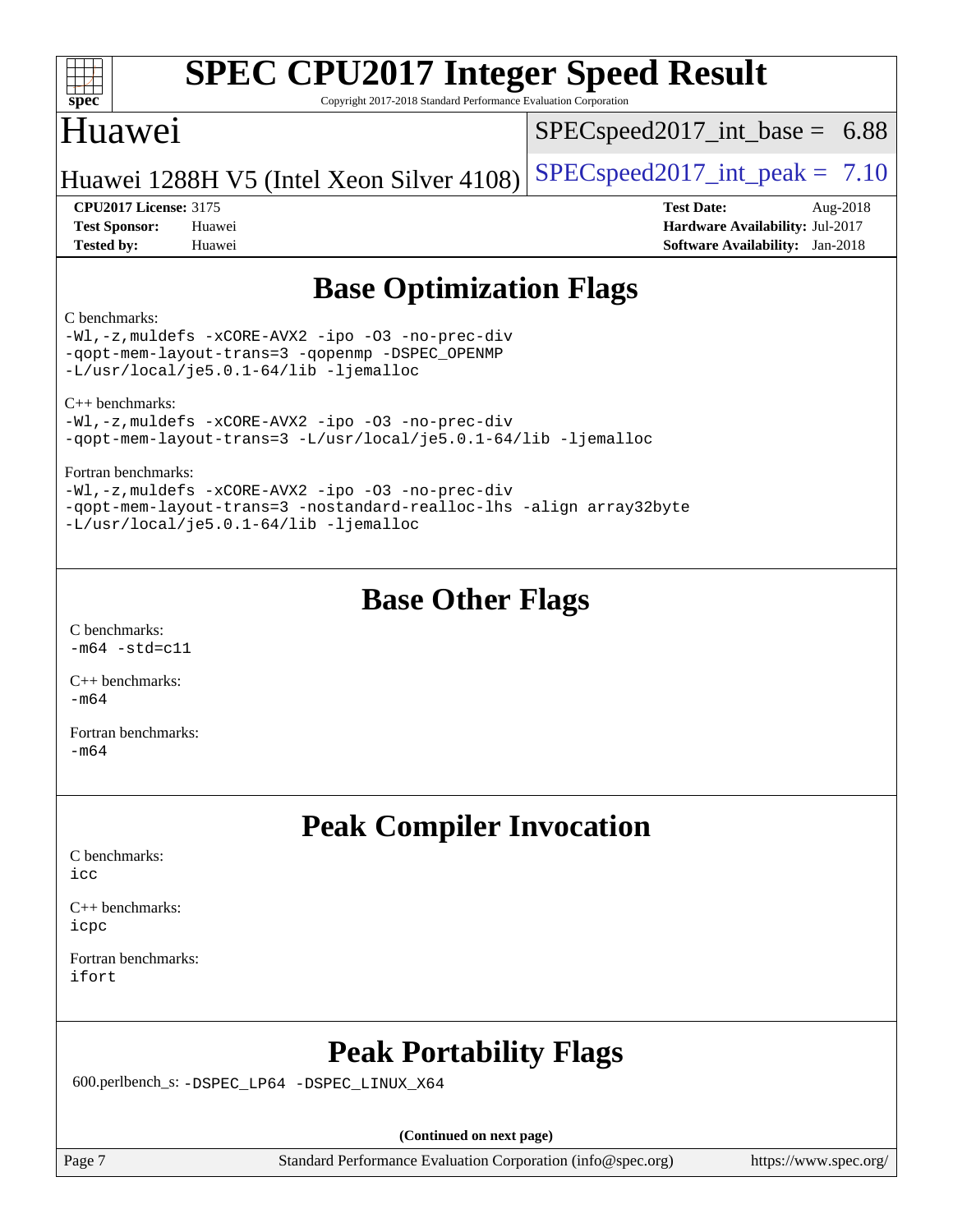

Copyright 2017-2018 Standard Performance Evaluation Corporation

### Huawei

 $SPECspeed2017\_int\_base = 6.88$ 

Huawei 1288H V5 (Intel Xeon Silver 4108) [SPECspeed2017\\_int\\_peak =](http://www.spec.org/auto/cpu2017/Docs/result-fields.html#SPECspeed2017intpeak)  $7.10$ 

**[CPU2017 License:](http://www.spec.org/auto/cpu2017/Docs/result-fields.html#CPU2017License)** 3175 **[Test Date:](http://www.spec.org/auto/cpu2017/Docs/result-fields.html#TestDate)** Aug-2018 **[Test Sponsor:](http://www.spec.org/auto/cpu2017/Docs/result-fields.html#TestSponsor)** Huawei **[Hardware Availability:](http://www.spec.org/auto/cpu2017/Docs/result-fields.html#HardwareAvailability)** Jul-2017 **[Tested by:](http://www.spec.org/auto/cpu2017/Docs/result-fields.html#Testedby)** Huawei **[Software Availability:](http://www.spec.org/auto/cpu2017/Docs/result-fields.html#SoftwareAvailability)** Jan-2018

# **[Peak Portability Flags \(Continued\)](http://www.spec.org/auto/cpu2017/Docs/result-fields.html#PeakPortabilityFlags)**

 $602.\text{gcc}\$ : -DSPEC LP64 605.mcf\_s: [-DSPEC\\_LP64](http://www.spec.org/cpu2017/results/res2018q3/cpu2017-20180808-08207.flags.html#suite_peakPORTABILITY605_mcf_s_DSPEC_LP64) 620.omnetpp\_s: [-DSPEC\\_LP64](http://www.spec.org/cpu2017/results/res2018q3/cpu2017-20180808-08207.flags.html#suite_peakPORTABILITY620_omnetpp_s_DSPEC_LP64) 623.xalancbmk\_s: [-D\\_FILE\\_OFFSET\\_BITS=64](http://www.spec.org/cpu2017/results/res2018q3/cpu2017-20180808-08207.flags.html#user_peakPORTABILITY623_xalancbmk_s_file_offset_bits_64_5ae949a99b284ddf4e95728d47cb0843d81b2eb0e18bdfe74bbf0f61d0b064f4bda2f10ea5eb90e1dcab0e84dbc592acfc5018bc955c18609f94ddb8d550002c) [-DSPEC\\_LINUX](http://www.spec.org/cpu2017/results/res2018q3/cpu2017-20180808-08207.flags.html#b623.xalancbmk_s_peakCXXPORTABILITY_DSPEC_LINUX) 625.x264\_s: [-DSPEC\\_LP64](http://www.spec.org/cpu2017/results/res2018q3/cpu2017-20180808-08207.flags.html#suite_peakPORTABILITY625_x264_s_DSPEC_LP64) 631.deepsjeng\_s: [-DSPEC\\_LP64](http://www.spec.org/cpu2017/results/res2018q3/cpu2017-20180808-08207.flags.html#suite_peakPORTABILITY631_deepsjeng_s_DSPEC_LP64) 641.leela\_s: [-DSPEC\\_LP64](http://www.spec.org/cpu2017/results/res2018q3/cpu2017-20180808-08207.flags.html#suite_peakPORTABILITY641_leela_s_DSPEC_LP64) 648.exchange2\_s: [-DSPEC\\_LP64](http://www.spec.org/cpu2017/results/res2018q3/cpu2017-20180808-08207.flags.html#suite_peakPORTABILITY648_exchange2_s_DSPEC_LP64) 657.xz\_s: [-DSPEC\\_LP64](http://www.spec.org/cpu2017/results/res2018q3/cpu2017-20180808-08207.flags.html#suite_peakPORTABILITY657_xz_s_DSPEC_LP64)

## **[Peak Optimization Flags](http://www.spec.org/auto/cpu2017/Docs/result-fields.html#PeakOptimizationFlags)**

[C benchmarks](http://www.spec.org/auto/cpu2017/Docs/result-fields.html#Cbenchmarks):

```
(info@spec.org)https://www.spec.org/
  600.perlbench_s: -Wl,-z,muldefs -prof-gen(pass 1) -prof-use(pass 2) -O2
-xCORE-AVX2 -qopt-mem-layout-trans=3 -ipo -O3
-no-prec-div -DSPEC_SUPPRESS_OPENMP -qopenmp
-DSPEC_OPENMP -fno-strict-overflow
-L/usr/local/je5.0.1-64/lib -ljemalloc
  602.gcc_s: -Wl,-z,muldefs -prof-gen(pass 1) -prof-use(pass 2) -O2
-xCORE-AVX2 -qopt-mem-layout-trans=3 -ipo -O3
-no-prec-div -DSPEC_SUPPRESS_OPENMP -qopenmp
-DSPEC_OPENMP -L/usr/local/je5.0.1-64/lib -ljemalloc
  605.mcf_s: basepeak = yes
  625.x264_s: -Wl,-z,muldefs -xCORE-AVX2 -ipo -O3 -no-prec-div
-qopt-mem-layout-trans=3 -qopenmp -DSPEC_OPENMP
-L/usr/local/je5.0.1-64/lib -ljemalloc
  657.xz_s: Same as 602.gcc_s
C++ benchmarks: 
 620.omnetpp_s:-W1, -z, muldefs -prof-qen(pass 1)-prof-use-ipo
-xCORE-AVX2 -O3 -no-prec-div -qopt-mem-layout-trans=3
-DSPEC_SUPPRESS_OPENMP -qopenmp -DSPEC_OPENMP
-L/usr/local/je5.0.1-64/lib -ljemalloc
  623.xalancbmk_s: -L/opt/intel/compilers_and_libraries_2018/linux/lib/ia32
-Wl,-z,muldefs -prof-gen(pass 1) -prof-use(pass 2) -ipo
-xCORE-AVX2 -O3 -no-prec-div -qopt-mem-layout-trans=3
-DSPEC_SUPPRESS_OPENMP -qopenmp -DSPEC_OPENMP
                                    (Continued on next page)
```